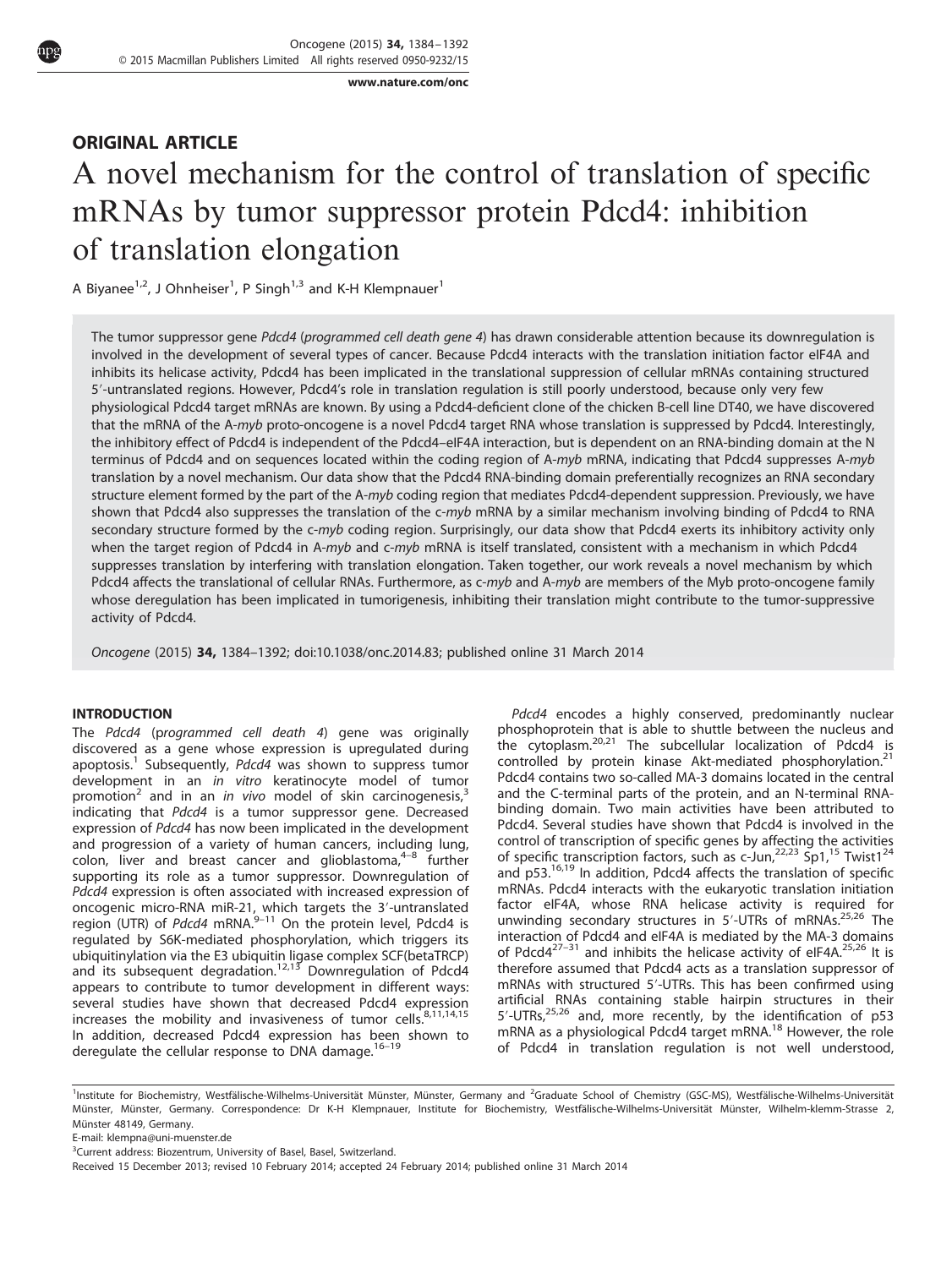mainly because only very few target RNAs of Pdcd4 have been identified.

We have recently used Pdcd4-deficient clones of the chicken DT40 cell line to identify the mRNA of the c-myb proto-oncogene as a physiological target of Pdcd4.<sup>32</sup> Here we show that the translation of a second myb family member, A-myb, is also affected by Pdcd4. Interestingly, our data indicate that Pdcd4 suppresses the translation of A-myb and c-myb RNAs by a novel mechanism that is independent of eIF4A and involves a block of translation elongation.

# **RESULTS**

# Pdcd4 suppresses the expression of A-Myb

We have previously used Pdcd4-deficient chicken DT40 cells to identify the chicken c-myb mRNA as a bona fide translational target of Pdcd4.<sup>32</sup> During this work, we noted that Pdcd4 also affects the expression of another myb family member, A-myb. Figure 1a compares the steady-state levels of the A-Myb protein in DT40 wild-type cells, Pdcd4 knockout cells and Pdcd4 knockout cells reconstituted by the introduction of a Pdcd4 expression vector. A-Myb appears as two bands in sodium dodecyl sulfate (SDS)–polyacryamide gels, presumably because of posttranslational modification. It is apparent that the steady-state level of A-Myb was increased in the Pdcd4 knockout cells and again decreased when Pdcd4 was re-expressed. Quantitative realtime polymerase chain reaction (PCR) analysis of the level of A-myb mRNA in these cells showed that the increased expression of A-Myb in the knockout cells was not due to increased transcription (Figure 1b); there was actually less A-myb mRNA in the knockout cells, although the amount of A-Myb protein was increased. Similarly, the decrease of A-Myb expression after re-expression of Pdcd4 was not caused by a decrease of A-myb mRNA, again indicating that the changes in A-Myb expression were not caused by corresponding changes of the A-myb mRNA levels.

We considered the possibility that the differences in A-Myb expression were caused by differences of the half-life of A-Myb in the presence or absence of Pdcd4. To investigate this possibility, we treated DT40 wild-type and Pdcd4 knockout cells with the proteasome inhibitor MG132. If the lower expression of A-Myb in the wild-type cells was due to a shorter half-life of the protein, we would expect the levels of A-Myb in wild-type and knockout cells to be more similar in the presence of MG132. This was not the case if the difference in A-Myb levels between wild-type and Pdcd4 knockout cells was also observed in the presence of MG132 (Figure 1c). This suggested that the different expression levels of A-Myb were not caused by changes of the half-life of the protein. To corroborate this conclusion, we treated wild-type and Pdcd4 knockout cells with cycloheximide to block new protein synthesis and determined the residual amount of A-Myb after different times. Figure 1d shows that A-Myb was not degraded faster in the wild-type than in the *Pdcd4* knockout cells, again demonstrating that the lower levels of A-Myb in the wild-type cells were not caused by increased turnover of the protein. We therefore concluded that the efficiency of translation of A-myb mRNA differs between the wild-type and Pdcd4-deficient cells.

# Pdcd4 affects A-Myb expression via its N-terminal RNA-binding domain

To further explore how Pdcd4 suppresses the translation of A-Myb mRNA, we investigated if Pdcd4 also suppresses A-Myb expression in a transfection experiment. We co-transfected expression vectors for chicken A-Myb and Pdcd4 and analyzed the amounts of both



Figure 1. Analysis of A-Myb expression in wild-type and Pdcd4-deficient DT40 cells. (a) Wild-type DT40 cells  $(+/+)$ , Pdcd4 knockout cells  $(-/-)$ and Pdcd4 knockout cells re-expressing Pdcd4 (-/- Pdcd4) were analyzed by western blotting for expression of A-Myb (top), Pdcd4 (middle) and β-actin (bottom). A-Myb usually gives rise to two bands in SDS–polyacryamide gels, presumably because of post-translational modification. (b) mRNA from wild-type DT40 (+/+), Pdcd4 knockout (-/-) and Pdcd4 knockout cells re-expressing Pdcd4 (-/- Pdcd4) was analyzed by real-time PCR for expression of A-myb mRNA. The columns indicate the amounts normalized to the expression of β-actin mRNA. (c) Extracts from wild-type DT40 (+/+) and Pdcd4 knockout (-/-) cells were analyzed by western blotting with antibodies against A-Myb. Cells were treated with 10 μm of MG132 for 5 h before harvesting or left untreated. (d) Wild-type DT40 (+/+) and Pdcd4 knockout (-/-) cells were treated with 50 μg/ml cycloheximide. The cells were harvested after the indicated time periods and analyzed by western blotting for the expression of A-Myb and β-actin. The densitomeric analysis of the western blots is shown at the bottom. The column below each lane indicates the ratio of A-Myb/β-actin normalized to 1 at the 0 min time-point.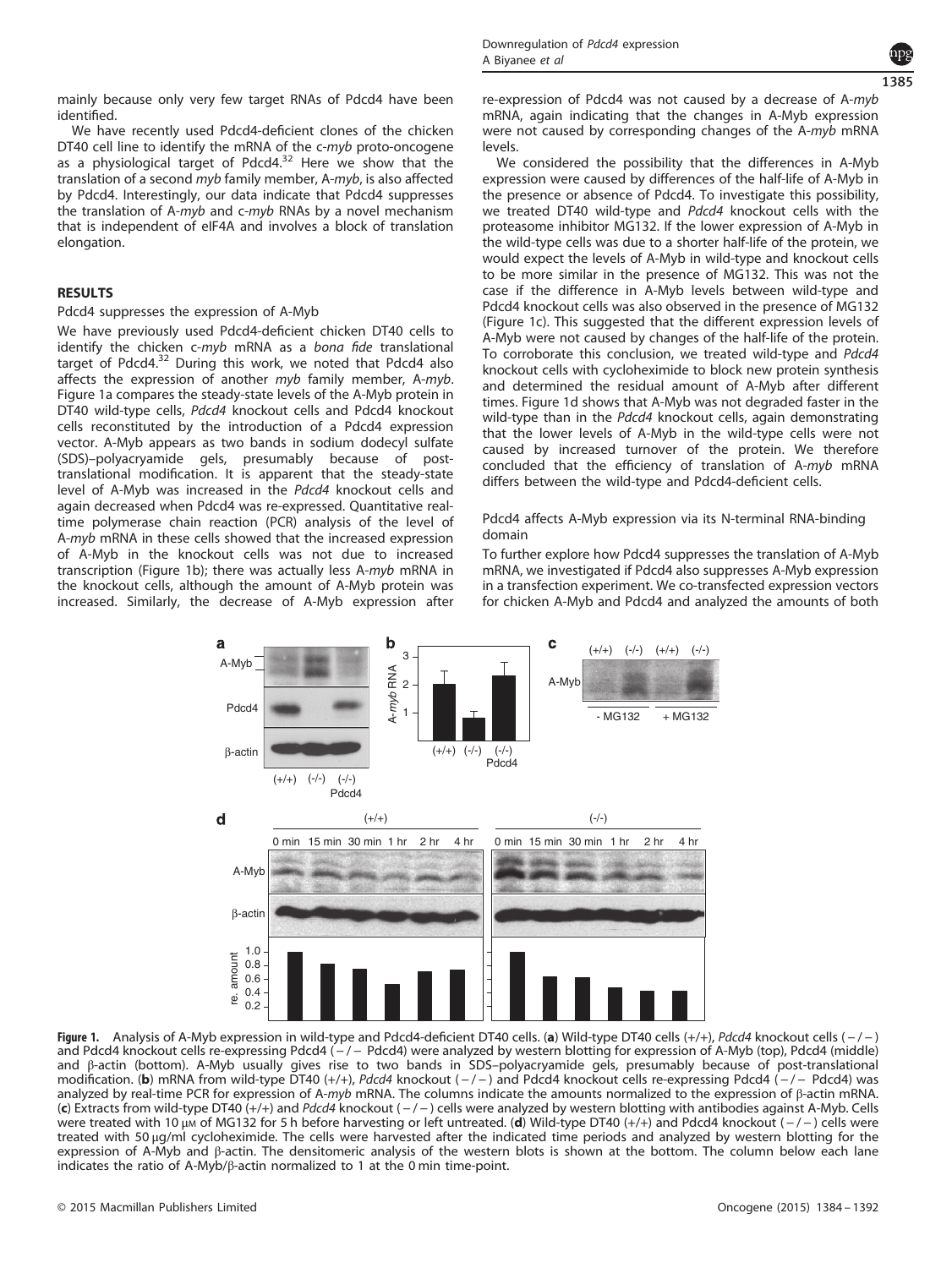1386



Figure 2. Pdcd4 suppresses translation of A-myb mRNA. (a) QT6 fibroblasts were transfected with expression vectors for chicken A-Myb and chicken Pdcd4, as indicated below the lanes. Total protein extracts were analyzed 24 h later by western blotting using antibodies against A-Myb or Pdcd4. (b) Similar experiment as shown in (a), except that expression vectors for human A-Myb and human Pdcd4 were used. (c) Similar to the experiment shown in (a), except that an expression vector for human Pdcd4 was used and an expression vector for YFP was included to assess the specificity of the inhibitory effect of Pdcd4. (d) QT6 cells were transfected with expression vectors for chicken A-Myb and human Pdcd4. After 24 h, total cell extracts were analyzed by western blotting as in (a) (upper panels). An aliquot of the transfected cells was used to isolate polyadenylated RNA, which was analyzed by northern blotting using radiolabeled probes for A-*myb* and ribosomal protein<br>S17 mRNA (bottom panels). (e) Schematic illustrations of Pdcd4 wt, mut RBM and RBD replacements in two clusters of basic residues of the RNA-binding domain. (f) QT6 fibroblasts were transfected with expression vectors for chicken A-Myb and the indicated Pdcd4 constructs. Total cell extracts were then analyzed by western blotting for A-Myb (top panels) or Pdcd4 (bottom panels).

proteins. Figure 2a shows that Pdcd4 significantly suppressed the expression of A-Myb under these conditions, indicating that the inhibitory effect of Pdcd4 requires only the coding region of A-Myb. A similar experiment using human A-Myb and human Pdcd4 essentially led to the same result (Figure 2b). Figure 2c shows that Pdcd4 did not affect the expression of YFP, indicating that the effect of Pdcd4 was specific for A-Myb. We also confirmed that the decrease of A-Myb expression was not caused by a decrease of A-myb RNA (Figure 2d). In contrast to the endogenous A-Myb, which appeared in two bands, A-Myb expressed from an expression vector in most cases appeared as a single band. This difference could be due to the different cell types used (pre-B cells versus fibroblasts) or to the higher expression levels in transfected cells.

Next, we investigated which functional domains of Pdcd4 are involved in the suppression of A-Myb expression. Figures 2e and f show that a Pdcd4 mutant (Pdcd4 MutRBM), which lacks RNA-binding activity as a result of amino-acid replacements in the RNA-binding domain caused only a slight reduction of the amount of A-Myb, suggesting that the RNA-binding activity is involved in the inhibitory activity of Pdcd4. We also used a second mutant that consists only of the N-terminal part of Pdcd4, and therefore does not interact with eIF4A. Figure 2f shows that this extensively truncated form of Pdcd4 was able to suppress A-Myb expression. This indicated that the suppressive effect of Pdcd4 is not caused by an eIF4A-dependent mechanism but might be due to direct binding of Pdcd4 to A-myb mRNA.

To demonstrate that A-myb mRNA is a direct target of Pdcd4, we analyzed the interaction of Pdcd4 with A-myb RNA by RNA



Figure 3. Pdcd4 is associated with A-myb mRNA in vivo. DT40-wt  $(+/+)$  and Pdcd4-deficient  $(-/-)$  cells were subjected to RNA immunoprecipitation using Pdcd4 specific antibodies. The relative amounts of A-myb (black columns) and β-actin (white columns) mRNAs present in the immunoprecipitates were measured by quantitative real-time PCR.

immunoprecipitation. DT40 wild-type and Pdcd4 knockout cells were treated with formaldehyde to crosslink protein–RNA complexes. Cytoplasmic extracts were then immunoprecipitated with antibodies against Pdcd4, followed by reverse transcription of the co-precipitated RNA and PCR analysis. Figure 3 shows an enrichment of A-myb RNA relative to β-actin mRNA when the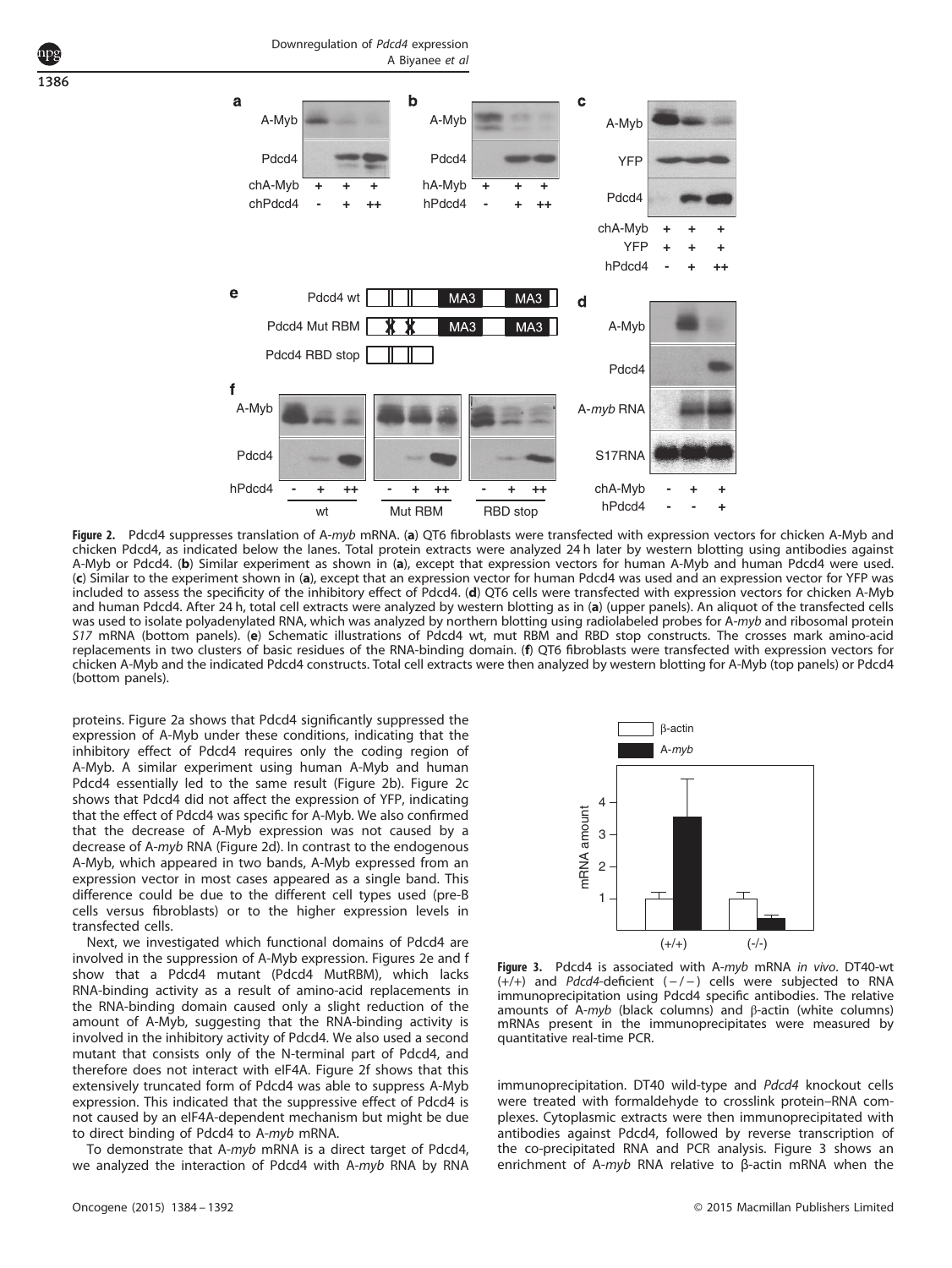immunoprecipitation was carried out with extracts from DT40 wild-type cells. By contrast, when the immunoprecipitation was carried out with extracts from Pdcd4-deficient cells no enrichment ocurred. This demonstrated that Pdcd4 is associated with A-myb mRNA in vivo.

Mapping of the 'Pdcd4 response region' in the coding region of A-myb RNA

The A-Myb expression vector used in Figure 2a contains only the coding region of A-myb mRNA but not its 5′- or 3′-UTRs, indicating that the A-myb coding region mediates the suppressive activity of Pdcd4. To investigate which part of the coding region is responsible for the inhibitory effect of Pdcd4, we analyzed the influence of Pdcd4 on the expression of deletion mutants of A-Myb. As shown in Figure 4, C-terminal truncation up to nucleotide 1743 did not significantly affect the ability of Pdcd4 to suppress the expression of A-Myb. When the truncation was extended up to nucleotide 1323, the expression of the resulting protein was only slightly suppressed by Pdcd4. Further truncation up to nucleotide 558 resulted in a protein whose expression was not affected by Pdcd4. We also examined the effect of Pdcd4 on several internal deletion mutants. These experiments showed that sequences up to nucleotide 1395 could be removed without abolishing the inhibitory effect of Pdcd4. In sum, these experiments indicated that the central part of the A-Myb coding region is responsible for the repressive effect of Pdcd4.

# Direct binding of Pdcd4 to the coding region of A-myb mRNA

To investigate if Pdcd4 directly binds to A-myb mRNA and to provide evidence for a role of RNA-binding in targeting Pdcd4 to A-myb mRNA, we performed RNA-binding experiments with in vitro synthesized RNA and bacterially expressed Pdcd4. Similar studies have previously demonstrated that Pdcd4 preferentially binds to an RNA secondary structure formed by the 'Pdcd4 response region' of c-myb mRNA.<sup>32</sup> We used several partially overlapping radiolabeled RNAs covering the 'Pdcd4 response region' of A-myb RNA for electrophoretic mobility shift experiments (Figure 5a). When analyzed in native polyacrylamide gels, each of the RNAs gave rise to fast and slow migrating forms; the latter of which disappeared when the samples were heat denatured before electrophoresis. This indicated that the slower migrating forms contain RNA secondary structures. (Figure 5b). We then performed electrophoretic mobility shift assays by incubating the RNAs in their native state, with increasing amounts of a bacterial glutathione S-transferase (GST)-Pdcd4 protein or identical amounts of a mutant protein that lacks RNA-binding activity (Figures 5c and d). As observed before, Pdcd4 does not form stable protein–RNA complexes under the conditions of electrophoresis.<sup>32</sup> Bound RNA therefore appears as a smear in the upper part of the gel. We noted that the band corresponding to the structured form of RNA no. 3 disappeared much faster than the band corresponding to the denatured form of the same RNA when the amount of GST-Pdcd4 was increased. This indicated that Pdcd4 preferentially binds to the structured form of RNA no. 3. Although all three RNAs formed secondary structures, preferential binding of Pdcd4 to the structured versus the denatured form of the RNA was not apparent in case of RNA no. 2. This suggests that preferential binding of Pdcd4 is mediated by a specific secondary structure formed by RNA no. 3 and not by the formation of secondary structure per se. In case of RNA no. 1, Pdcd4 appeared to bind slightly better to the structured than to the denatured form of the RNA. We performed RNA secondary structure prediction by M-fold (http://mfold.bioinfo.rpi.edu) to confirm that RNA A-myb no. 3 is indeed able to form a significant amount of secondary structure (Figure 5e). The structure shown is the energetically most favorable (i.e. having the most negative ΔG value) of the predicted structures. Taken together, these



Figure 4. Mapping of the target region for Pdcd4-dependent suppression of A-Myb expression. A-Myb deletion constructs are shown schematically at the left. Numbers refer to nucleotides. QT6 fibroblasts were transfected with the indicated combinations of plasmids encoding full-length or truncated versions of A-Myb and increasing amounts of Pdcd4 expression vector, together with pCMVβ to control transfection efficiencies. After 24 h, total protein extracts were analyzed by western blotting with antibodies against A-Myb.

experiments indicated that Pdcd4 preferentially binds to a secondary structure formed by the 'Pdcd4 response region' of A-myb mRNA.

Suppression of A-Myb expression by Pdcd4 is dependent on the translation of the 'Pdcd4 response region'

We were interested to know if the suppressive effect caused by the 'Pdcd4 response region' of A-myb mRNA could be conferred to a heterologous mRNA. To address this question, we constructed an expression vector for a fusion protein of YFP and the central part of A-Myb (nucleotides 1158–1743). Figure 6a shows that Pdcd4 suppressed the expression of the YFP/A-Myb protein, whereas the expression of YFP was not affected. This demonstrated that the ability to be suppressed by Pdcd4 can be transferred to a heterologous RNA via the central part of the A-myb coding region. This also demonstrated that this part of the A-Myb coding region is sufficient for the inhibitory effect of Pdcd4. To test whether the Pdcd4-responsive region also exerts its inhibitory effect as part of the 3′-UTR, we introduced a translational stop codon at the end of the YFP coding sequences. Interestingly, Pdcd4 failed to suppress the expression of YFP under these conditions. This suggested that the 'Pdcd4 response region' mediates the suppressive effect of Pdcd4 only when it is part of the coding region of the RNA. To extend this observation, we created a translational stop codon in the coding sequence of A-myb RNA 5′ end to the Pdcd4 response region, thereby truncating the translated part of the RNA. As shown in Figure 6b, the introduction of the stop codon almost completely abolished the inhibitory effect of Pdcd4. This confirmed that the presence of the Pdcd4 binding region alone is not sufficient for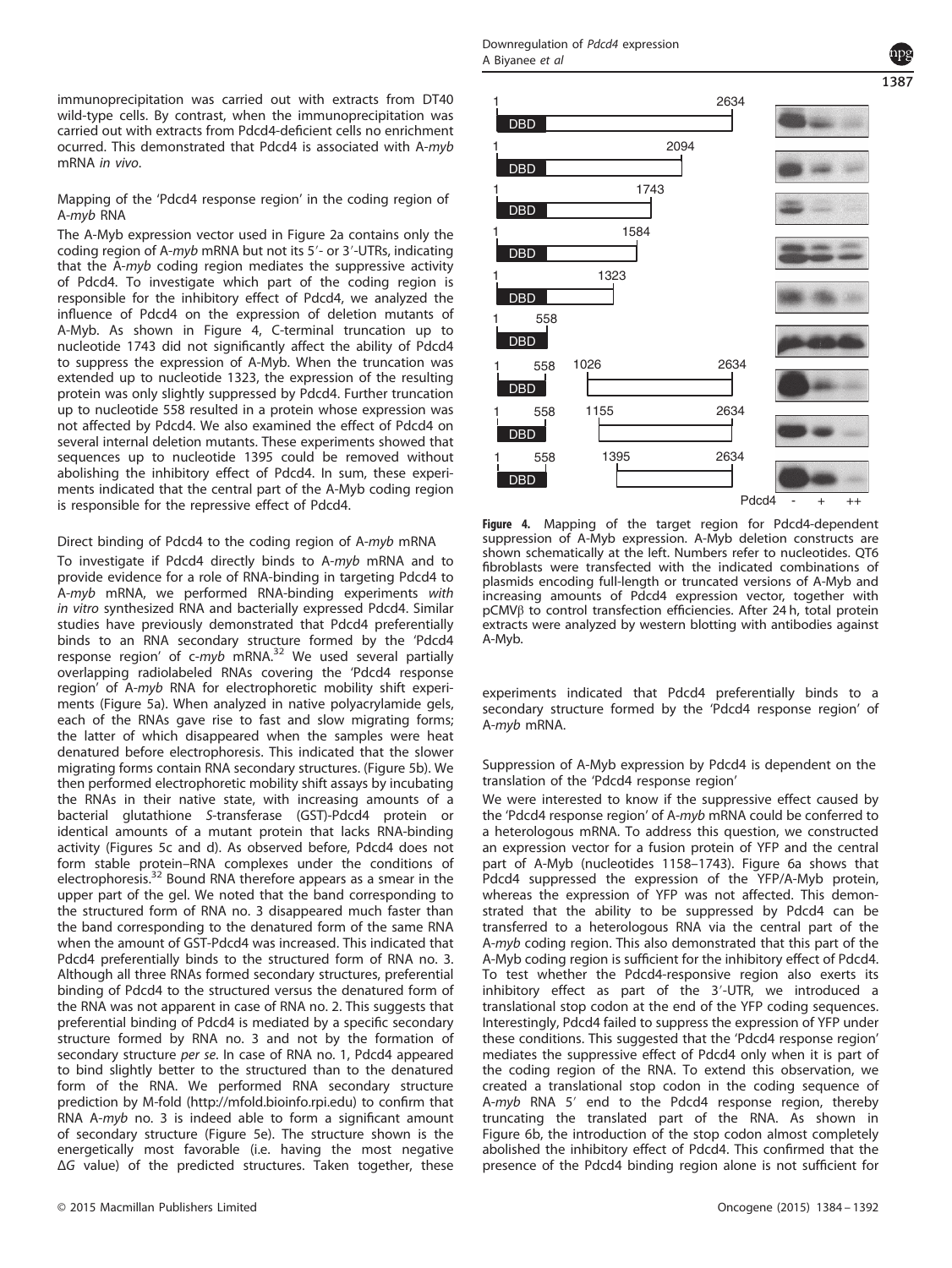

Figure 5. In vitro binding of Pdcd4 to RNAs derived from the Pdcd4 response region of A-myb mRNA. (a) In vitro transcribed RNAs from different parts of A-myb are shown schematically. The numbering refers to nucleotides of the A-myb coding region. (b) In vitro transcribed A-myb no. 1, no. 2 and no. 3 RNAs were analyzed by native polyacrylamide gel electrophoresis without (N) or after (D) heat denaturation. Black and white arrowheads mark fast and slow migrating forms of the RNAs. (c) Purified GST-Pdcd4-wt (lanes 1 and 2) and GST-Pdcd4-mut RBM (lanes 3 and 4) were analyzed by SDS-PAGE and stained with Coomassie brilliant blue. (d) A-myb RNAs were subjected to electrophoretic mobility shift assays with increasing amounts of the indicated GST-Pdcd4 proteins. The first lane of each panel shows the RNA without Pdcd4 protein. Black and white arrowheads mark fast and slow migrating forms of the RNAs. (e) RNA secondary structure prediction for A-myb no. 3 RNA using the M-fold web server (http://mfold.bioinfo.rpi.edu).

Pdcd4-mediated suppression, but that it must be located in the translated part of the RNA.

These findings raised the possibility that Pdcd4 might suppress the translation of A-myb RNA by interfering with the progression of ribosomes along the RNA during translation elongation. We have previously shown that the suppressive effect of Pdcd4 on the translation of c-myb mRNA is also dependent on sequences located within the  $c\text{-}myb$  coding region.<sup>32</sup> If Pdcd4 acts by suppressing translation elongation, this would provide a rationale as to why Pdcd4 binds to the coding region of these RNAs. To find out if the Pdcd4 response region of c-myb RNA must also be part of the coding region to be effective, we generated an expression vector for a YFP/c-Myb fusion protein (containing the Pdcd4 responsive part of c-myb RNA) and a similar vector that differed only by the presence of a stop codon at the end of the YFP coding sequences. Similar to the data shown in Figure 6a, the presence of the c-myb sequences was sufficient for Pdcd4 to suppress the expression of the YFP/c-Myb fusion protein, whereasile introduction of a stop codon abolished the inhibitory effect of Pdcd4 (Figure 7a). To substantiate this finding, we also created stop codons at two positions 5′ end to the Pdcd4 binding region of c-myb RNA. Figure 7b shows that this resulted in a complete loss of the ability of Pdcd4 to suppress the expression of the truncated c-Myb proteins. Taken together, these data demonstrate that the ability of Pdcd4 to suppress the translation of A-myb and c-myb mRNA is dependent on the translation of the part of the mRNA, which mediates the inhibitory effect of Pdcd4. On the basis of these findings, we propose a model in which Pdcd4 binds to a secondary structure element in the coding region of an mRNA and interferes with translation elongation.

# **DISCUSSION**

The tumor suppressor gene Pdcd4 has attracted considerable attention because its expression is downregulated in many tumors by miR-21, an oncogenic micro-RNA that is frequently upregulated in cancer cells.<sup>33</sup> It is therefore thought that decreased expression of Pdcd4 is one important driving factor of the oncogenic activity of miR-21. In contrast to our understanding of the regulation of Pdcd4, there are still many open questions regarding its function, particularly with respect to its proposed role as a translation suppressor. Because Pdcd4 interacts with the translation initiation factor eIF4A and suppresses its helicase activity, it is thought that Pdcd4 suppresses the translation of RNAs containing structured 5′-UTRs. This has been confirmed using artificial mRNAs whose 5'-UTRs were designed to form stable stem-loop structures;<sup>25,26</sup> however, with the exception of p53 mRNA,<sup>18</sup> no naturally occurring mRNAs are known to be regulated by Pdcd4 through an eIF4A-dependent mechanism. Because only very few target mRNAs of Pdcd4 have been unequivocally identified, it is presently unclear whether Pdcd4 suppresses the translation of all RNAs containing structured 5′-UTRs or if there are mechanisms that allow Pdcd4 to target only specific RNAs. Furthermore, it is unclear whether Pdcd4 can also affect the translation of RNAs independent of its interaction with eIF4A.

The work presented here identifies the chicken A-myb mRNA as a novel bona fide target of Pdcd4. Our data show that Pdcd4 is associated with A-myb mRNA in vivo and suppresses its translation. Interestingly, unlike most other RNAs whose regulatory sequences usually are found in the 5′- or 3′-UTRs, our data show that the sequences that mediate the suppressive effect of Pdcd4 are located within the coding region of A-myb RNA. We

1388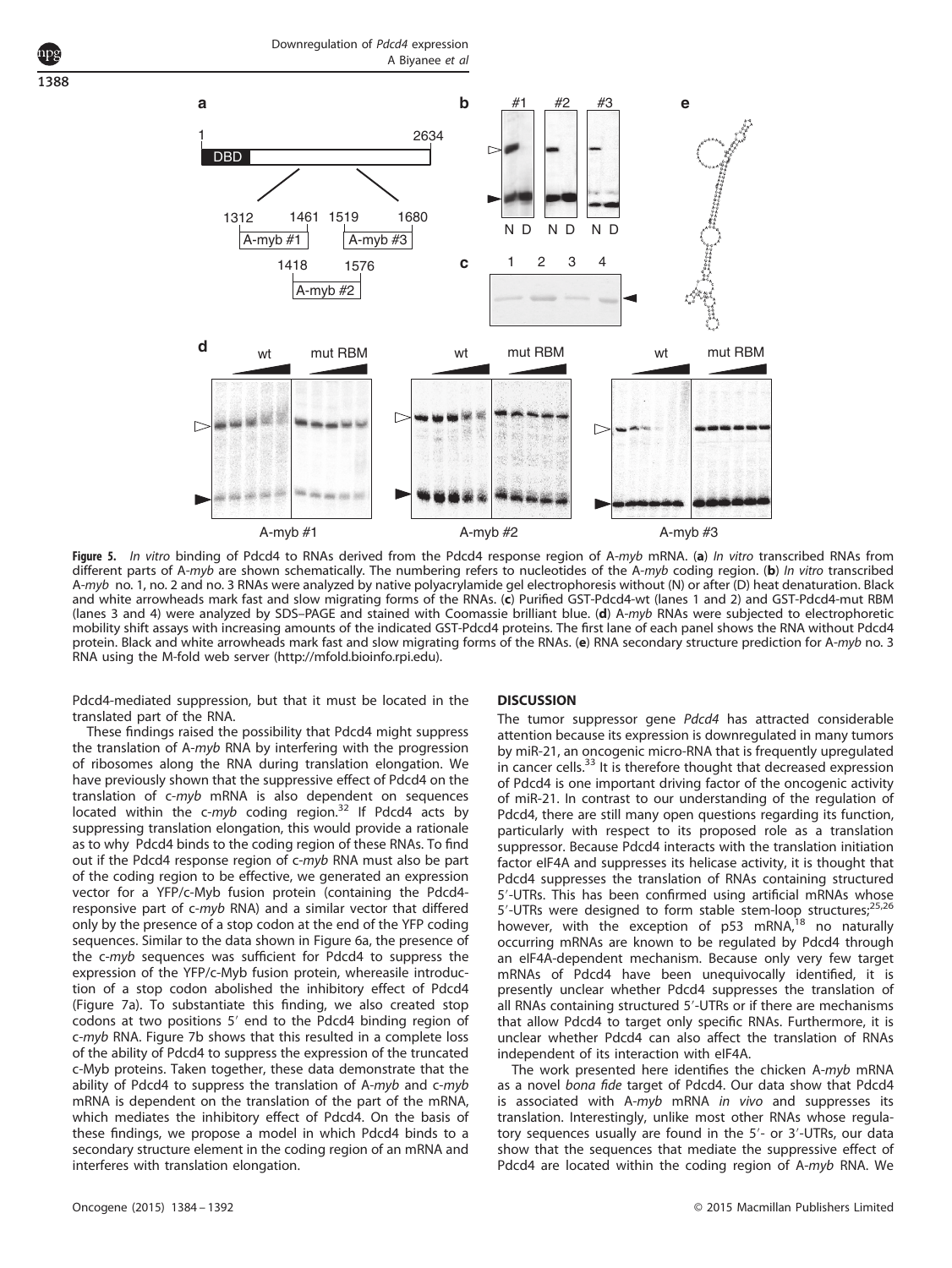

Figure 6. The Pdcd4 response region of A-myb RNA mediates Pdcd4dependent suppression only as part of the coding region. (a) Expression vectors for YFP/A-Myb, YFP/fsA-Myb containing an in-frame stop codon upstream of the A-myb sequences and YFP were co-transfected with increasing amounts of Pdcd4 expression vector, as indicated. Total cell extracts were analyzed by western blotting with YFP-specific antibodies. (b) Expression vectors for fulllength A-Myb and similar vectors that harbor in-frame stop codons at the 3′ end of the sequences encoding the DNA-binding domain (DBD) and contain or lack the A-myb sequences downstream of the stop codon were co-transfected with increasing amounts of Pdcd4 expression vector, as indicated. The proteins were detected by western blotting of total cell extracts with antibodies against the DBD of A-Myb.

have recently identified the chicken c-myb mRNA as a target RNA of Pdcd4.<sup>32</sup> Our work suggests that Pdcd4 affects the translation of A-myb and c-myb RNAs by similar mechanisms, as we have also mapped the Pdcd4-responsive sequences of c-myb mRNA to its coding region. However, this similarity is not due to the presence of conserved nucleotide sequences in both RNAs, as the part of the coding region, which mediates the suppressive effect of Pdcd4, is different in both cases and shows no nucleotide sequence homology. A-myb and c-myb are members of the myb proto-oncogene families whose deregulation has been implicated in the development of various tumors, such as leukemia,  $34,35$ breast and colon cancer,<sup>36,37</sup> adenoid cystic carcinoma<sup>38</sup> and glioma.39,40 It is therefore conceivable that translational suppression of these genes by Pdcd4 contributes to the tumor suppressor function of Pdcd4. One interesting aspect of the regulation of Myb family members by Pdcd4 is the existence of an autoregulatory feedback loop between Pdcd4 and c-Myb. Previous work has shown that the promoter region of the Pdcd4 gene contains several Myb binding sites<sup>41</sup> and that  $c$ -Myb and its retroviral homolog v-Myb stimulate the transcription of the Pdcd4 gene.<sup>42,43</sup> As shown before<sup>32</sup> and confirmed here, Pdcd4 negatively affects c-Myb expression by suppressing the translation of c-myb mRNA, thereby establishing a feedback mechanism by which both proteins control their own expression levels. Whether a similar feedback mechanism also operates between Pdcd4 and A-Myb is not clear at present; however, because A-Myb is a potent transactivator, it appears possible that Pdcd4 is also a transcriptional target of A-Myb. Downregulation of Pdcd4, which has been observed in many tumor cells, will therefore disturb the balance between Myb and Pdcd4 and shift it toward higher Myb expression. Since c-Myb and A-Myb have both been implicated in tumorigenesis this will support their oncogenic potential.

We have previously shown that the highly conserved N-terminal domain of Pdcd4 acts as an RNA-binding domain that might allow

Downregulation of Pdcd4 expression A Biyanee et al



1389

Figure 7. Pdcd4-dependent suppression of c-Myb expression is coupled to the translation of the Pdcd4 response region. (a) Similar analysis as described in Figure 6 except that the Pdcd4-responsive region from c-myb mRNA was fused to YFP without or with an in-frame stop codon. (b) Expression vectors for full-length c-Myb, similar vectors harboring in-frame stop codons at two positions or completely lacking c-myb sequences from the 3' half of c-myb RNA were analyzed as described in Figure 6. DBD, DNA-binding domain.

Pdcd4 to target selectively specific RNAs by direct RNA binding.<sup>20,44</sup> In support of this idea, we have demonstrated that Pdcd4 binds preferentially to a secondary structure formed by the Pdcd4-responsive region of c-myb RNA.<sup>32</sup> The finding that Pdcd4 also binds preferentially to a secondary structure formed by the relevant part of A-myb mRNA further supports the notion that the ability of RNA-binding activity of Pdcd4 to recognize specific RNA secondary structures is involved in targeting Pdcd4 to specific mRNAs.

Our work also provides new insight into how Pdcd4 suppresses A-Myb expression. We have found that the N-terminal part of Pdcd4, which contains the RNA-binding domain, is sufficient to suppress A-Myb expression. Hence, the MA-3 domains, which mediate the interaction with eIF4A, are not involved in this case. This indicates that Pdcd4 is able to suppress translation also by an eIF4A-independent mechanism. How does Pdcd4 suppress translation in an eIF4A-independent manner? We have observed that the Pdcd4-responsive regions of A-myb and c-myb RNA mediate the inhibitory effects of Pdcd4 only when they are part of the translated region of the RNA. As shown in Figures 6 and 7, introduction of a single stop codon into the RNA upstream of the Pdcd4 binding region is sufficient to abrogate the inhibitory effect of Pdcd4. This observation is difficult to reconcile with a mechanism in which Pdcd4 suppresses translation initiation, but suggests a mechanism in which the binding of Pdcd4 to the RNA impedes translation elongation. We have previously observed that Pdcd4 fails to suppress c-Myb expression when the c-Myb coding region was placed under the control the herpes simplex virus-internal ribosome entry in a bicistronic RNA.<sup>32</sup> This observation apparently argues against a Pdcd4-dependent block of translation elongation; however, compared with cap-dependent translation, the level of internal ribosome entry-dependent translation was rather low in these experiments, which might diminish the inhibitory effect of Pdcd4 on translation elongation. We therefore propose that Pdcd4 controls translation elongation of certain mRNAs by binding to their coding regions. Sucrose density gradient fractionation experiments have previously shown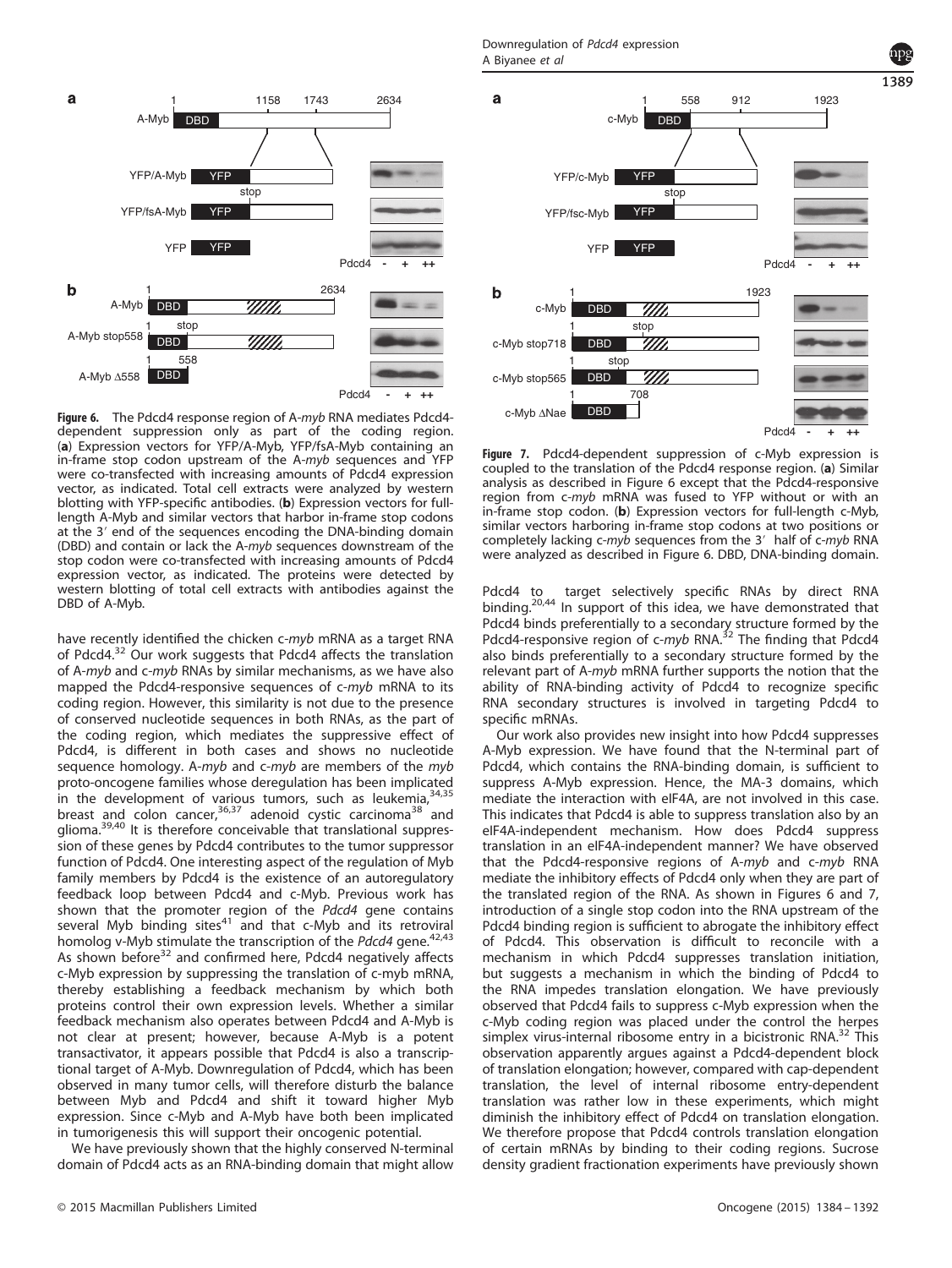1390

that increased expression of Pdcd4 leads to a shift of c-myb RNA from the polysomal fraction to lighter gradient fractions,<sup>32</sup> consistent with a model in which binding of Pdcd4 induces ribosome drop-off. Whether such a mechanism is specific for c-myb and A-myb mRNAs or more widespread will become clear as further Pdcd4 target RNAs are identified.

We are aware of only a few other examples of translational control taking place within the coding regions of mRNAs. These examples include the thymidylate synthase and dihydrofolate reductase, both of which bind to the coding regions of their own mRNAs,45–<sup>47</sup> the RNA-binding protein HuR, which interacts with the coding region of CD83 RNA,<sup>48</sup> and nucleolin, which binds to the coding region of spermidine/spermine-N<sup>1</sup>-acetyltransferase and regulates its translation.<sup>49</sup> On the other hand, transcriptomewide analyses of protein–RNA interactions have revealed surprisingly large numbers of interactions that take place in the coding regions of the specific mRNAs.<sup>50–53</sup> Regulation of translation from within the coding region, as exemplified here by Pdcd4, might therefore not be rare mechanism.

# MATERIALS AND METHODS

#### Cells

Transient transfection of QT6 fibroblasts was performed as described previously.<sup>23</sup> In each transfection, the β-galactosidase plasmid CMVβ (Invitrogen, Karlsruhe, Germany) was included to monitor and normalize the transfection efficiency. DT40 Pdcd4  $(-/-)$  cells and Pdcd4  $(-/-)$  cells re-expressing hemagglutinin-tagged Pdcd4 have been described previously. $1$ 

# Expression vectors

pCDNA3chA-Myb encodes full-length chicken A-Myb and was obtained by subcloning the coding region of chicken A-Myb from plasmid pCRNC-chA-Myb<sup>54</sup> as an EcoRI/XbaI fragment into pCDNA3 (Invitrogen). pCDNA3chA-MybΔ2094, pCDNA3chA-MybΔ1743, pCDNA3chA-MybΔ1584, pCDNA3chA-MybΔ1323 and pCDNA3chA-MybΔ558 are derivatives encoding C-terminally truncated proteins (numbers refer to deletion end points in the nucleotide sequence, starting at the ATG). pCDNA3chA-MybΔ588–1026, pCDNA3chA-MybΔ588–1155 and pCDNA3chA-MybΔ588- –1395 encode internally deleted proteins (numbers refer to the last and first nucleotide before and after the deletion). pCDNA3chA-Mybstop558 is a derivative of pCDNA3chA-Myb with a stop codon at the nucleotide 558 of the A-myb coding sequence. pCDNA3YFPchA-Myb(1158–1743) encodes a YFP/A-Myb fusion protein and was generated by cloning the coding region for EYFP (from plasmid pEYFP-C1; Invitrogen) and the A-myb coding sequences (nucleotides 1158–1743) in-frame between the XbaI and ApaI sites of pCDNA3. pCDNA3YFPfschA-Myb(1158–1743) is a similar plasmid containing an in-frame stop codon immediately 3′ end to the YFP coding sequences. An expression vector for full-length human A-Myb (pSG5-A-<br>myb) was obtained from J Golay.<sup>55</sup> pCDNA3YFPchc-Myb(558–912) encodes a YFP/c-Myb fusion protein and was generated by cloning the coding region for EYFP and the c-myb coding sequences (nucleotides 558–912) inframe between the XbaI and ApaI sites of pCDNA3. pCDNA3YFPfschc-Myb (558–912) is a similar plasmid containing an in-frame stop codon immediately 3′ end to the YFP coding sequences. pCDNA3chc-Myb and pCDNA3chc-Myb-ΔNae encode full-length and truncated chicken c-Myb and have been described previously.<sup>32</sup> pCDNA3chc-Mybstop565 and pCDNA3chc-Mybstop718 are derivatives of pCDNA3chc-Myb and were generated by creating a stop codon at nucleotides 565 and 718 of the c-*myb* coding sequence, respectively. Expression vectors for<br>hemagglutinin-tagged chicken Pdcd4<sup>55</sup> and wild-type or mutant human Pdcd4 have been described.<sup>44</sup> pCDNA4-hPdcd4-mut RBM 1+2 encodes a mutant Pdcd4 protein with amino-acid substitutions of several basic amino acids in the N-terminal part of Pdcd4.<sup>44</sup> pCDNA4-hPdcd4 RBDstop carries a stop codon after amino acid 154 and encodes the N-terminal part of Pdcd4.

# Antibodies

A-Myb was detected with Myb-specific monoclonal antibodies 5E11<sup>56</sup> and  $CB100-18.57$  Pdcd4 was detected with a rabbit antiserum against the N terminus of human Pdcd4<sup>16</sup> or with a commercial antibody against the C terminus of Pdcd4 (Upstate Biomol, Hamburg, Germany). Antibodies against green fluorescent protein and β-actin were from Roche-Diagnostics (Mannheim, Germany) and Sigma-Aldrich (München, Germany), respectively.

#### RNA analysis

Total RNA was isolated and reverse transcribed using commercial kits. The following primers were used for real-time PCR: β-actin mRNA,<br>5'-CGTCCACCGCAAATGCTT-3' and 5'-GTTTTCTGCGCAAGTTAGGT-3': 5′-GTTTTCTGCGCAAGTTAGGT-3′; chicken A-myb mRNA, 5′-GGCATAACCATCTCAACCCT-3′ and 5′-CTATTTCA GCCCATCGGTTT-3′.

# RNA immunoprecipitation

Approximately  $10^8$  DT40 cells were fixed with 0.5% formaldehyde in the growth medium for 10 min at room temperature. Crosslinking was stopped by adding 125 mm glycine for 5 min. Cells were pelleted and lysed in 1.2 ml hypotonic buffer (10 mm HEPES (pH 7.5); 5 mm KCI; 2 mm MgCl<sub>2</sub>; 0.5% NP-40). The supernatant (cytoplasmic fraction) was collected and was used for immunoprecipitation, which was performed at 4 °C overnight with a commercial Pdcd4 antiserum (Upstate Biomol). Immunoprecipitates were collected on protein-A sepharose for 2 h at 4 °C and washed several times with RIPA buffer (10 mm HEPES (pH 7.5); 50 mm NaCl; 0.5% NP-40; 0.1% SDS; 0.5% sodium deoxycholate; 1 mm phenylmethanesulfonyl fluoride; supplemented with protease cocktail and RNase inhibitor). Immune complexes were eluted from the beads with 1% SDS. Samples were reverse crosslinked for 4 h at 65 °C and treated with RNase-free DNase I for 15 min at 37 °C, followed by proteinase K treatment for 1 h at 42 °C. RNA was isolated by ribozol-OLS (Omni Life Sciences, Hamburg, Germany) extraction followed by ethanol precipitation. cDNA synthesis was performed with a commercial cDNA kit (Fermentas, St. Leon Roth, Germany). The cDNA was analyzed by quantitative real-time PCR using the primers described above (see previous paragraph).

# Electrophoretic mobility shift assay

Subregions corresponding to nucleotides 1312–1461 (A-myb no. 1), 1418–1576 (A-myb no. 2) and 1519–1680 (A-myb no. 3) of the A-myb coding region were amplified by PCR using primers with flanking HindIII and Xbal sites and cloned into pCDNA3. RNAs were transcribed from Xbaldigested template DNA in a volume of 20 μl, using 1 μg template DNA, 1 × T7 buffer (Invitrogen), 40 U/ml RNaseOUT (Invitrogen), 4 mm ribonucleotide triphosphatess,  $8 \text{ mm } \text{MgCl}_2$ ,  $25 \mu \text{Ci}$  [ $\alpha^{-32}$ P]UTP (3000 Ci/mmol) and 50 U T7 RNA polymerase (Invitrogen) for 1 h at 37 °C. The RNA was extracted with Trizol, ethanol-precipitated and dissolved in diethylpyrocarbonatetreated water. GST-Pdcd4-wt and GST-Pdcd4-mutRBM1+2 proteins<sup>44</sup> were purified by binding to GST sepharose in buffer containing  $1 \times$  phosphatebuffered saline, 1% NP-40, 2 mm dithiothreitol, 1 mm phenylmethanesulfonyl fluoride and a protease inhibitor cocktail containing pepstatin A, leupeptin and aprotinin. To remove bacterial nucleic acids bound to the protein, the beads were then washed two times with binding buffer containing 300 mm NaCl and 150 mm KCl. The bound protein was eluted in 10 mm Tris-HCl (pH 7.5) supplemented with 15 mm reduced glutathione. RNA-binding reactions contained approximately  $4 \times 10^6$  c.p.m. radioactive RNA, 5 mm Tris-HCl (pH 7.5); 50 mm NaCl, 1 mm ethylenediaminetetraacetic acid, 2% (w/v) Ficoll and different amounts of bacterially expressed protein in a total volume of 20 μl. Binding reactions were incubated for 30 min on ice and analyzed by electrophoresis in 7.5% native polyacrylamide gels in  $0.5 \times$  TBE (Tris-borate-EDTA) buffer. Gels were dried and analyzed with a phosphor image analyzer (Fuji film, Duesseldorf, Germany).

# CONFLICT OF INTEREST

The authors declare no conflict of interest.

# ACKNOWLEDGEMENTS

We thank J Golay for the human A-Myb expression vector. This work was supported by a grant from the Deutsche Krebshilfe and the Deutsche Forschungsgemeinschaft. AB and PS were supported by fellowships from the Graduate School of Chemistry (GSC-MS) at the University of Münster.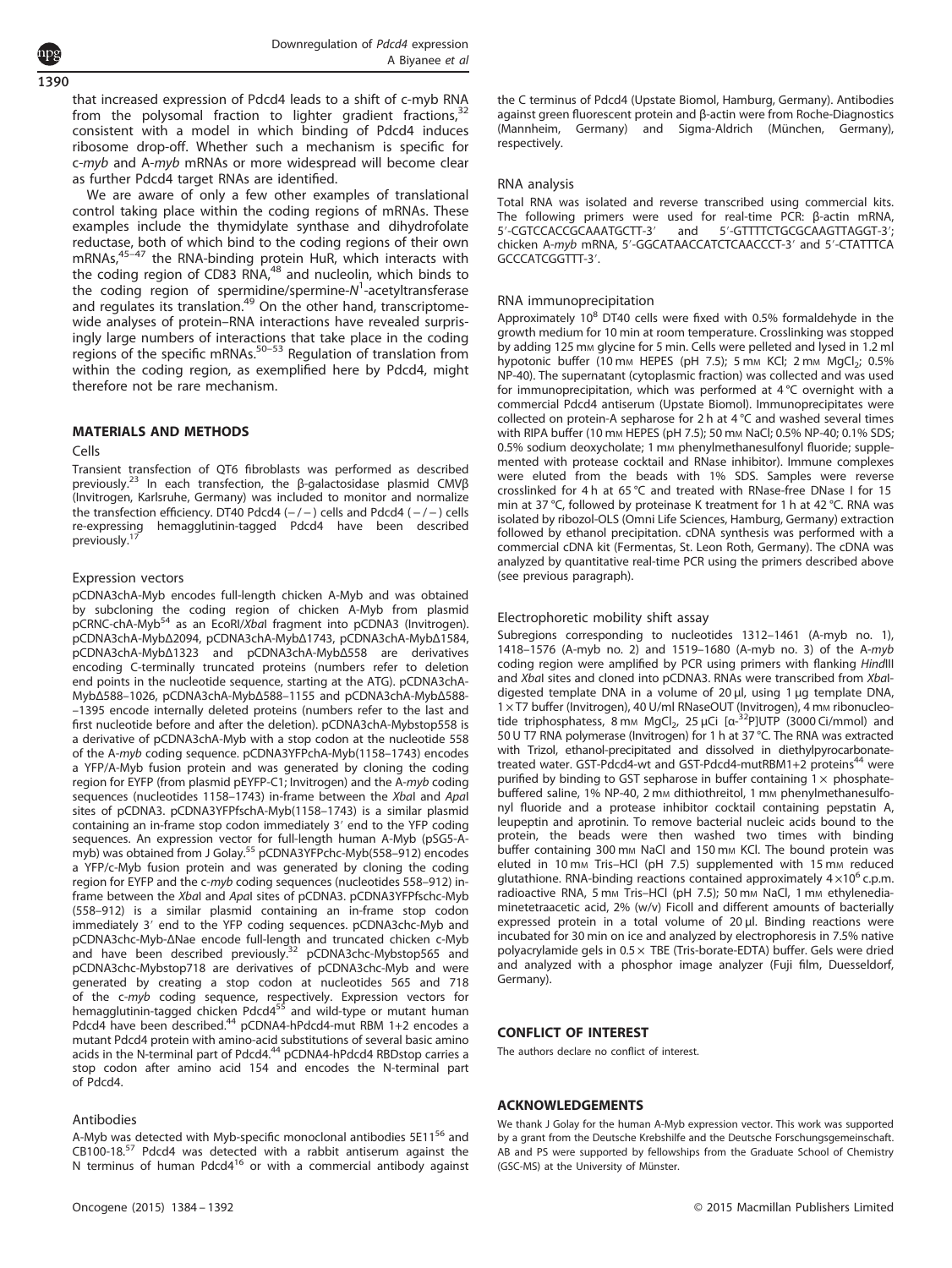# **REFERENCES**

- 1 Shibahara K, Asano M, Ishida Y, Aoki T, Koike T, Honjo T. Isolation of a novel mouse gene MA-3 that is induced upon programmed cell death. Gene 1995; 166: 297–301.
- 2 Cmarik JL, Min H, Hegamyer G, Zhan S, Kulesz-Martin M, Yoshinaga H et al. Differentially expressed protein Pdcd4 inhibits tumor promoter-induced neoplastic transformation. Proc Natl Acad Sci USA 1999; 96: 14037–14042.
- 3 Jansen AP, Camalier CE, Colburn NH. Epidermal expression of the translation inhibitor programmed cell death 4 suppresses tumorigenesis. Cancer Res 2005; 65: 6034–6041.
- 4 Chen Y, Knosel T, Kristiansen G, Pietas A, Garber ME, Matsuhashi S, et al. Loss of PDCD4 expression in human lung cancer correlates with tumour progression and prognosis. J Pathol 2003; 200: 640–646.
- 5 Afonja O, Juste D, Das S, Matsuhashi S, Samuels HH. Induction of PDCD4 tumor suppressor gene expression by RAR agonists, antiestrogen and HER-2/neu antagonist in breast cancer cells. Evidence for a role in apoptosis. Oncogene 2004; 23: 8135–8145.
- 6 Zhang H, Ozaki I, Mizuta T, Hamajima H, Yasutake T, Eguchi Y, et al. Involvement of programmed cell death 4 in transforming growth factor-beta1-induced apoptosis in human hepatocellular carcinoma. Oncogene 2006: 25: 6101-6112.
- 7 Mudduluru G, Medved F, Grobholz R, Jost C, Gruber A, Leupold JH, et al. Loss of programmed cell death 4 expression marks adenoma–carcinoma transition, correlates inversely with phosphorylated protein kinase B, and is an independent prognostic factor in resected colorectal cancer. Cancer 2007; 110: 1697–1707.
- 8 Wang Q, Sun Z, Yang H-S. Downregulation of tumour suppressor Pdcd4 promotes invasion and activates both β-catenin/TCF and AP-1-dependent transcription in colon carcinoma cells. Oncogene 2008; 27: 1527–1535.
- 9 Frankel LB, Christoffersen NR, Jacobsen A, Lindow M, Krogh A, Lund AH. Programmed cell death 4 (PDCD4) is an important functional target of the microRNA miR-21 in breast cancer cells. J Biol Chem 2008; 283: 1026–1033.
- 10 Lu Z, Liu M, Stribinskis V, Klinge CM, Ramos KS, Colburn NH. MicroRNA-21 promotes cell transformation by targeting the programmed cell death 4 gene. Oncogene 2008; 27: 4373–4379.
- 11 Asangani IA, Rasheed SA, Nikolova DA, Leupold JH, Colburn NH, Post S et al. MicroRNA-21 (miR-21) post-transcriptionally downregulates tumor suppressor Pdcd4 and stimulates invasion, intravasation and metastasis in colorectal cancer. Oncogene 2008; 27: 2128–2136.
- 12 Dorello NV, Peschiaroli A, Guardavaccaro D, Colburn NH, Sherman NE, Pagano M. S6K1- and betaTRCP-mediated degradation of PDCD4 promotes protein translation and cell growth. Science 2006; 314: 467–471.
- 13 Schmid T, Jansen AP, Baker AR, Hegamyer G, Hagan JP, Colburn NH. Translation inhibitor Pdcd4 is targeted for degradation during tumor promotion. Cancer Res 2008; 68: 1254–1260.
- 14 Yang HS, Matthews CP, Clair T, Wang Q, Baker AR, Li CC, et al. Tumorigenesis suppressor Pdcd4 down-regulates mitogen-activated proteinkinase kinase kinase kinase 1 expression to suppress colon carcinoma cell invasion. Mol Cell Biol 2006; 26: 1297–1306.
- 15 Leupold JH, Yang HS, Colburn NH, Asangani I, Post S, Allgayer H. Tumor suppressor Pdcd4 inhibits invasion/intravasation and regulates urokinase receptor (u-PAR) gene expression via Sp-transcription factors. Oncogene 2007; 26: 4550–4562.
- 16 Bitomsky N, Wethkamp N, Marikkannu R, Klempnauer K-H. siRNA-mediated knock-down of Pdcd4 expression causes up-regulation of p21(Waf1/Cip1) expression. Oncogene 2008; 27: 4820–4829.
- 17 Singh P, Marikkannu R, Bitomsky N, Klempnauer K-H. Disruption of the Pdcd4 tumor suppressor gene in chicken DT40 cells reveals its role in the DNA-damage response. Oncogene 2009; 28: 3758–3764.
- 18 Wedeken L, Singh P, Klempnauer K-H. Tumor suppressor protein Pdcd4 inhibits translation of p53 mRNA. J Biol Chem 2011; 286: 42855–42862.
- 19 Kumar N, Wethkamp N, Waters LC, Carr MD, Klempnauer K-H. Tumor suppressor proteins Pdcd4 interacts with Daxx and modulates the stability of Daxx and the Hipk2-dependent phosphorylation of p53 at serin 46. Oncogenesis 2013; 2: e37.
- 20 Böhm M, Sawicka K, Siebrasse JP, Brehmer-Fastnacht A, Peters R, Klempnauer K-H. The transformation suppressor protein Pdcd4 shuttles between nucleus and cytoplasm and binds RNA. Oncogene 2003; 22: 4905–4910.
- 21 Palamarchuk A, Efanov A, Maximov V, Aqeilan RI, Croce CM, Pekarsky Y. Akt phosphorylates and regulates Pdcd4 tumor suppressor protein. Cancer Res 2005; 65: 11282–11286.
- 22 Yang HS, Knies JL, Stark C, Colburn NH. Pdcd4 suppresses tumor phenotype in JB6 cells by inhibiting AP-1 transactivation. Oncogene 2003; 22: 3712–3720.
- 23 Bitomsky N, Böhm M, Klempnauer K-H. Transformation suppressor protein Pdcd4 interferes with JNK-mediated phosphorylation of c-Jun and recruitment of the coactivator p300 by c-Jun. Oncogene 2004; 23: 7484–7493.
- 24 Shiota M, Izumi H, Tanimoto A, Takahashi M, Miyamoto N, Kashiwagi E, et al. Programmed cell death protein 4 down-regulates Y-box binding protein-1

expression via a direct interaction with Twist1 to suppress cancer cell growth. Cancer Res 2009; 69: 3148–3156.

- 25 Yang HS, Jansen AP, Komar AA, Zheng X, Merrick WC, Costes S, et al. The transformation suppressor Pdcd4 is a novel eukaryotic translation initiation factor 4A binding protein that inhibits translation. Mol Cell Biol 2003; 23: 26–37.
- 26 Yang HS, Cho MH, Zacowicz H, Hegamyer G, Sonenberg N, Colburn N. A novel function of the MA-3 domains in transformation and translation suppressor Pdcd4 is essential for its binding to eukaryotic translation initiation factor 4A. Mol Cell Biol 2004; 24: 3894–3906.
- 27 LaRonde-LeBlanc N, Santhanam AN, Baker AR, Wlodawer A, Colburn NH. Structural basis for inhibition of translation by the tumor suppressor Pdcd4. Mol Cell Biol 2007; 27: 147–156.
- 28 Waters LC, Veverka V, Böhm M, Schmedt T, Choong PT, Muskett FW, et al. Structure of the C-terminal MA-3 domain of the tumour suppressor protein Pdcd4 and characterization of its interaction with eIF4A. Oncogene 2007: 26: 4941-4950.
- 29 Suzuki C, Garces RG, Edmonds KA, Hiller S, Hyberts SG, Marintchev A, et al. PDCD4 inhibits translation initiation by binding to eIF4A using both its MA3 domains. Proc Natl Acad Sci USA 2008; 105: 3274–3279.
- 30 Chang JH, Cho YH, Sohn SY, Choi JM, Kim A, Kim YC, et al. Cyrstal structure of the eIF4A–PDCD4 complex. Proc Natl Acad Sci USA 2009; 106: 3148–3153.
- 31 Loh PG, Yang HS, Walsh MA, Wang Q, Wang X, Cheng Z et al. Structural basis for translational inhibition by the tumour suppressor Pdcd4. EMBO J 2009; 28: 274–285.
- 32 Singh P, Wedeken L, Waters LC, Carr MD, Klempnauer K-H. Pdcd4 directly binds the coding region of c-myb mRNA and suppresses its translation. Oncogene 2011; 30: 4864–4873.
- 33 Kumarswamy R, Volkmann I, Thum T. Regulation and function of miRNA-21 in health and disease. RNA Biol 2011; 8: 706–713.
- 34 Clappier E, Cuccuini W, Kalota A, Crinquette A, Cayuela JM, Dik WA, et al. The C-MYB locus is involved in chromosomal translocation and genomic duplications in human T-cell acute leukemia (T-ALL), the translocation defining a new T-ALL subtype in very young children. Blood 2007; 110: 1251–1261.
- 35 Lahortiga I, De Keersmaecker K, Van Vlierberghe P, Graux C, Cauwelier B, et al. Duplication of the MYB oncogene in T cell acute lymphoblastic leukemia. Nat Genet 2007; 39: 593–595.
- 36 Drabsch Y, Hugo H, Zhang R, Dowhan DH, Miao YR, Gewirtz AM, et al. Mechanism of and requirement for estrogen-regulated MYB expression in estrogen-receptor-positive breast cancer cells. Proc Natl Acad Sci USA 2007; 104: 13762–13767.
- 37 Biroccio A, Benassi B, D'Agnano I, D'Angelo C, Buglioni S, Mottolese M, et al. c-Myb and Bcl-x overexpression predicts poor prognosis in colorectal cancer: clinical and experimental findings. Am J Pathol 2001; 158: 1289–1299.
- 38 Persson M, Andrén Y, Mark J, Horlings HM, Persson F, Stenman G. Recurrent fusion of MYB and NFIB transcription factor genes in carcinomas of the breast and head and neck. Proc Natl Acad Sci USA 2009; 106: 18740–18744.
- 39 Ramkissoon LA, Horowitz PM, Craig JM, Ramkissoon SH, Rich BE, Schumacher SE, et al. Genomic analysis of diffuse pediatric low-grade gliomas identifies recurrent oncogenic truncating rearrangements in the transcription factor MYBL1. Proc Natl Acad Sci USA 2013; 110: 8188–8193.
- 40 Zhang J, Wu G, Miller CP, Tatevossian RG, Dalton JD, Tang B, et al. Whole-genome sequencing identifies genetic alterations in pediatric low-grade gliomas. Nat Genet 2013; 45: 602–612.
- 41 Schlichter U, Kattmann D, Appl H, Miethe J, Brehmer-Fastnacht A, Klempnauer K-H. Identification of the myb-inducible promoter of the chicken Pdcd4 gene. Biochim Biophys Acta 2001; 1520: 99–104.
- 42 Schlichter U, Burk O, Worpenberg S, Klempnauer K-H. The chicken Pdcd4 gene is regulated by v-Myb. Oncogene 2001; 20: 231–239.
- 43 Appl H, Klempnauer K-H. Targted disruption of c-myb in the chicken pre B-cell line DT40. Oncogene 2002; 21: 3076–3081.
- 44 Wedeken L, Ohnheiser J, Hirschi B, Wethkamp N, Klempnauer K-H. Association of tumor suppressor protein Pdcd4 with ribosomes is mediated by protein–protein and protein–RNA interactions. Genes Cancer 2010; 1: 293–301.
- 45 Ercikan-Abali EA, Banerjee D, Waltham MC, Skacel N, Scotto KW, Bertino JR. Dihydrofolate reductase protein inhibits its own translation by binding to dihydrofolate reductase mRNA sequences within the coding region. Biochemistry 1997; 36: 12317–12322.
- 46 Lin X, Parsels LA, Voeller DM, Allegra CJ, Maley GF, Maley F, et al. Characterization of a cis-acting regulatory element in the protein coding region of thymidylate synthase mRNA. Nucleic Acids Res 2000; 28: 1381–1389.
- 47 Zhang Y, Yang S, Liu M, Song C, Wu N, Ling P, et al. Interaction between thymidylate synthase and its cognate mRNA in zebrafish embryos. PLoS One 2010; 5: e10618.
- 48 Prechtel AT, Chemnitz J, Schirmer S, Ehlers C, Langbein-Detsch I, Stülke J, et al. Expression of CD83 is regulated by HuR via a novel cis-active coding region element. J Biol Chem 2006; 281: 10912–10925.